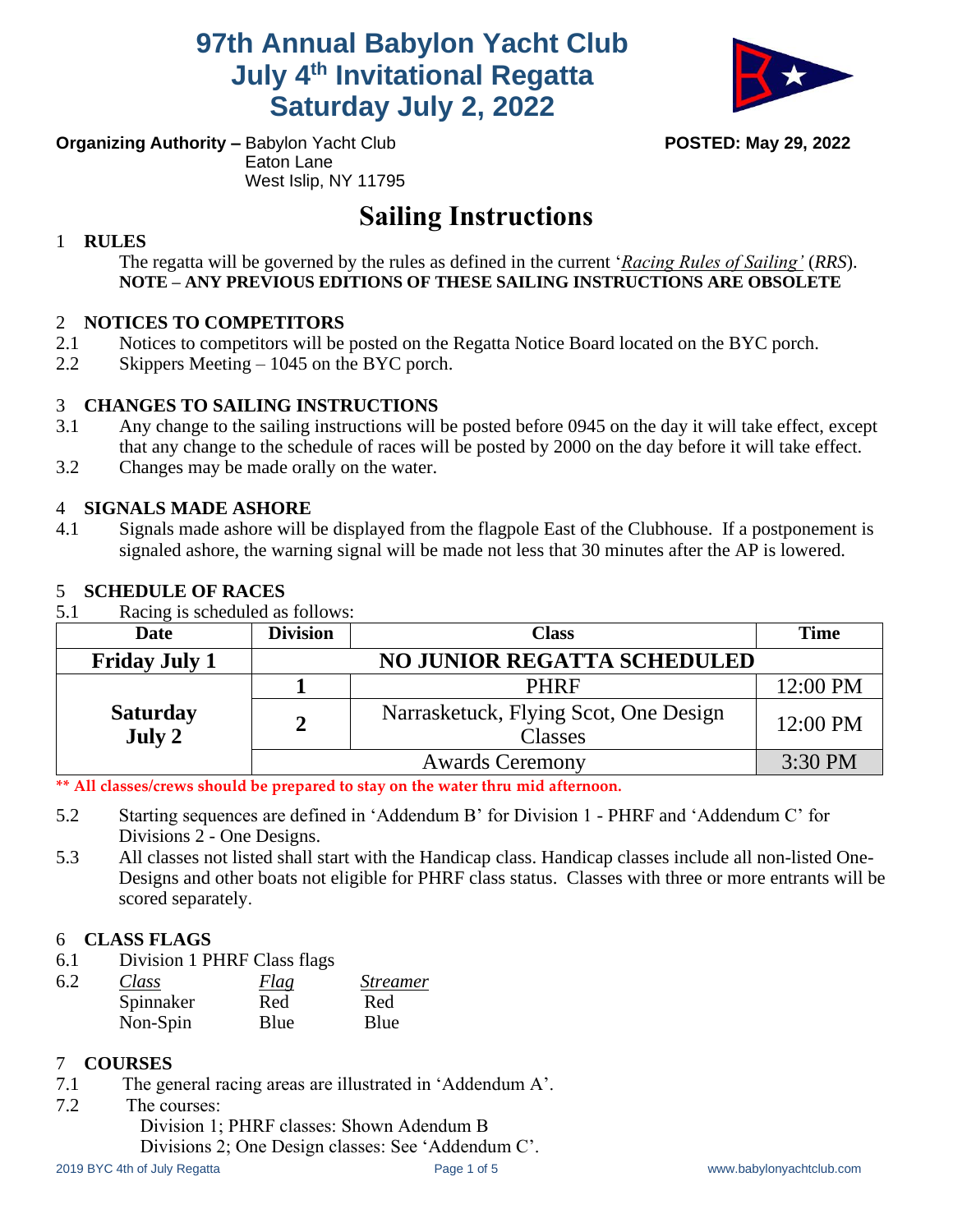- 7.3 All boats must observe all rules of the road regarding non-racing craft.
- 7.4 The course will be designated either verbally, by placard, or via signalflags by the race committee.
- 7.5 Boats sailing a designated course shall not interfere with those sailing another race course**.**

#### 8 **MARKS**

- 8.1 Division 1: marks will be government marks and/or large orange inflatable buoys.
- 8.2 Division 2: marks will be medium orange inflatable buoys.

#### **9 START**

- 9.1.1 Division 1 will be started using RRS26
- 9.1.2 Noon start time.
- 9.2 One Design Division 2 will be started using *RRS* Appendix 'U'.
- 9.4 The starting line will be between a staff displaying an orange flag on the RC Boat and an "X" buoy.
- 9.5 Boats failing to keep clear of the starting area prior to their 'Preparatory' signal are subject to disqualification
- 9.6 The Race Committee may elect to use an anti-barging mark. This mark does not alter the starting line. The penalty for infringement is a 360-degree turn at the earliest opportunity.
- 9.7 Divisions 2 A boat starting later than 5 minutes after her starting signal will be scored 'Did Not Start' (DNS). This changes *RRS* A4.1.

#### 10 **INDIVIDUAL AND GENERAL RECALLS**

10.1 The Race Committee will attempt to hail sail numbers of boats that are OCS. This modifies *RRS* 29. Boats are not eligible for redress for the following: failure to hear a recall, the order of recall numbers, or the timeliness or promptness of the hail. This modifies *RRS* 62.

#### 11 **CHANGE OF THE POSITION OF THE NEXT MARK**

11.1 To change the position of the next mark, the race committee will move the original mark (or the finishing line) to a new position. The change will be signalled before the leading boat has begun the leg.

#### 12 **FINISH**

- 12.1 PHRF finish will be off the BYC dock between the Reviewing Stand Flagpole and the "X" buoy; and be signalled by Flag "V".
- 12.2 After finishing boats are requested to not re-cross the finish line.

#### 13 **TIME LIMITS**

- 13.1 PHRF Division 1
- 13.1.1 Time limits and target time 3 hours
- 13.1.2 Boats failing to finish within 30 minutes after the first boat finishes, or after the time limit, whichever is greater, will be scored 'Did Not Finish' (DNF). This changes *RRS* rules 35 and A4.1.
- 13.2 One Design Divisions 2
- 13.2.1 The time limit for Division 2 classes is one hour. The finish of one boat within the time limit constitutes a race for that class.
- 13.2.2 Boats failing to finish within 20 minutes after the first boat in the class finishes, or after the time limit, whichever is greater, will be scored "Did Not Finish". This changes *RRS* rule 35.

#### 14 **PROTESTS AND REQUESTS FOR REDRESS**

- 14.1 Protests shall be in accordance with Part 5 of the *RRS*.
- 14.2 Protest forms are available at the Regatta Bulletin Board. Protests shall be delivered to the Protest Committee within the protest time limit.
- 14.3 For each class, the protest time limit is 30 minutes after the Race Committee boat has docked.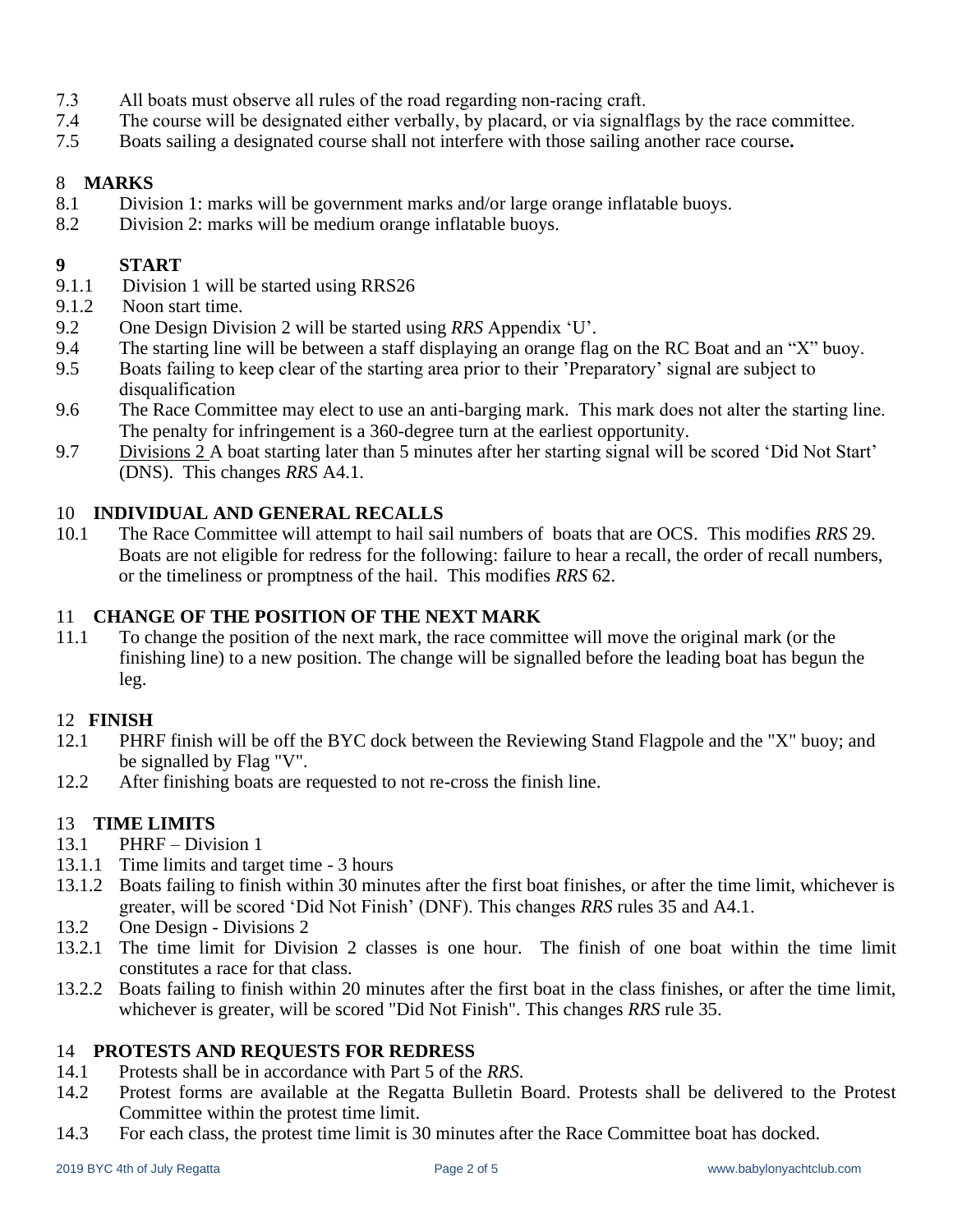- 14.4 Notices will be posted within 30 minutes of the protest time limit to inform competitors of hearings in which they are parties or named as witnesses. Hearings will be held in the jury office.
- 14.5 Notices of protests by the Race or Protest Committee will be posted on the Regatta Notice Board
- 14.6 For the purpose of rule *RRS* 64.3(b) the 'authority responsible' is the 'Measurer' appointed by the Babylon Yacht Club Regatta Chairman.
- 14.7 Protest decision appeals should be filed with the Great South Bay Yacht Racing Association**.**

#### 15 **SCORING**

- 15.1 One Design Low Point scoring system as described in *RRS* Appendix 'A' will apply.
- 15.2 One race shall be completed to constitute a series.
- 15.3 Boats without proper class identification will not be scored.
- 15.4 If more than one boat of the same class carries the same sail number, neither boat will be scored.
- 15.5 If a person registers as skipper/helmsman of more than one boat, neither boat will be scored
- 15.6 For Division 1 PHRF:"Time on Distance" scoring will be used.

#### 16 **SAFETY REGULATIONS**

- 16.1 One-Design competitors shall wear a properly fastened US Coast Guard approved Personal Floatation Device (PFD), inherently buoyant, (i.e. not inflatable) while afloat. Flag Y will not be displayed. This modifies *RRS* 40 and preamble to Part 4.
	- 16.1(a) Float coats and inflatable PFD's are not permitted.
- 16.2 A boat that retires from a race shall notify the race committee or patrol boat as soon as possible.

#### 17 **EQUIPMENT AND MEASUREMENT CHECKS**

A boat or equipment may be inspected at any time for compliance with the class rules and sailing instructions. On the water, a boat can be instructed by a race committee measurer to proceed immediately to a designated area for inspection.

#### 18 **DISCLAIMER OF LIABILITY**

Competitors participate in the regatta entirely at their own risk (See *RSS* rule 4, Decision to Race). The Babylon Yacht Club will not accept any liability for material damage or personal injury or death sustained in conjunction with or prior to, during, or after the regatta.

#### **Additional Information:**

Babylon Yacht Club Website - [www.babylonyachtclub.com](http://www.babylonyachtclub.com/) **Chair-**Craig Stueber 631-678-7111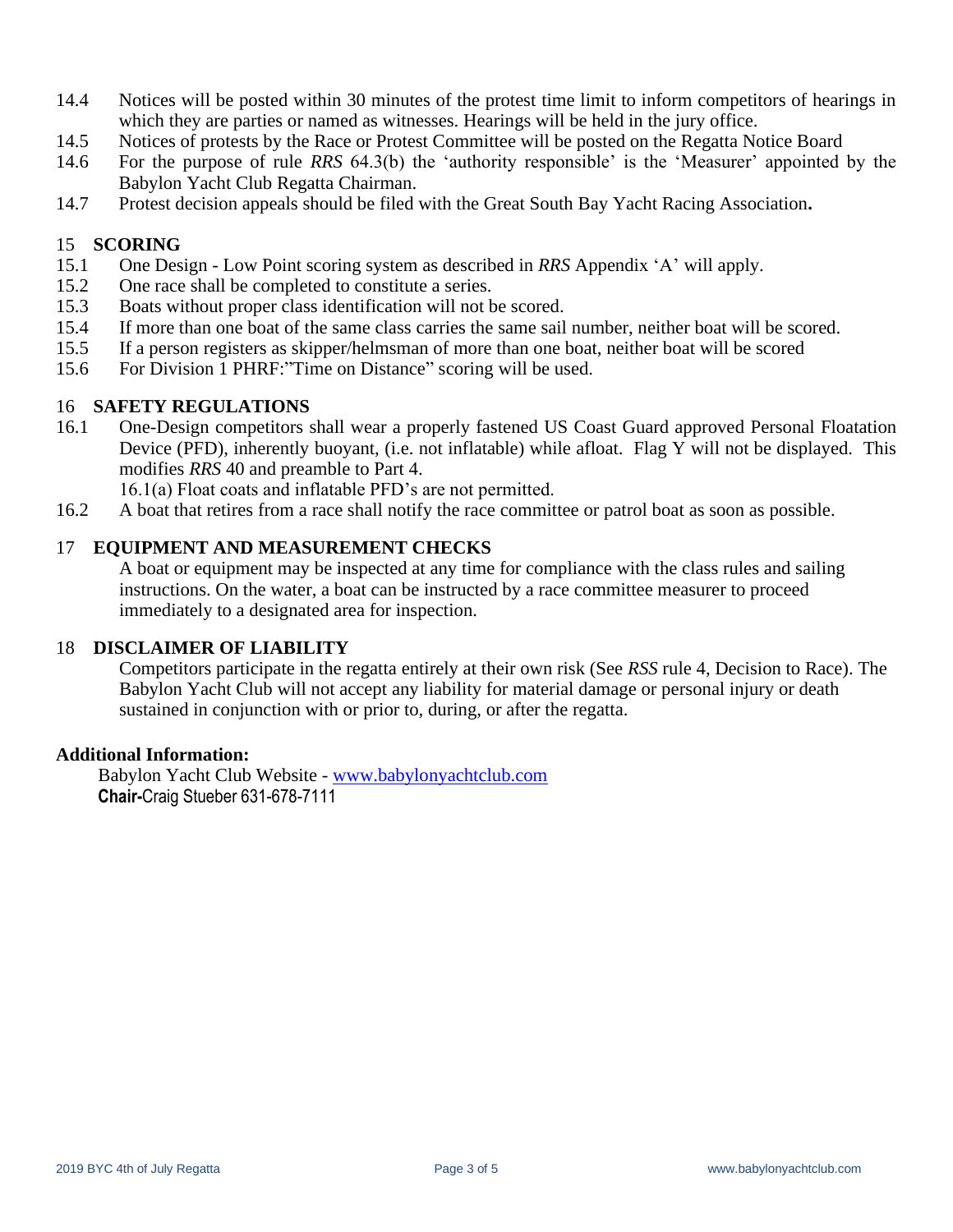

#### **Addendum B – PHRF Division 1 Class Sequence**

| Chapp Degaence |             |                 |  |  |
|----------------|-------------|-----------------|--|--|
| Class          | <b>Flag</b> | <b>Streamer</b> |  |  |
| Spinnaker      | Red         | Red             |  |  |
| Non-Spin       | Blue        | Blue            |  |  |

# **PHRF COURSE DISTANCE – 6.65NM**



## **START TIMES – AVAILABLE IN THE REGATTA SECTION OF THE BYC WEBSITE NOTE - CODE FLAG "V" IS IN EFFECT**